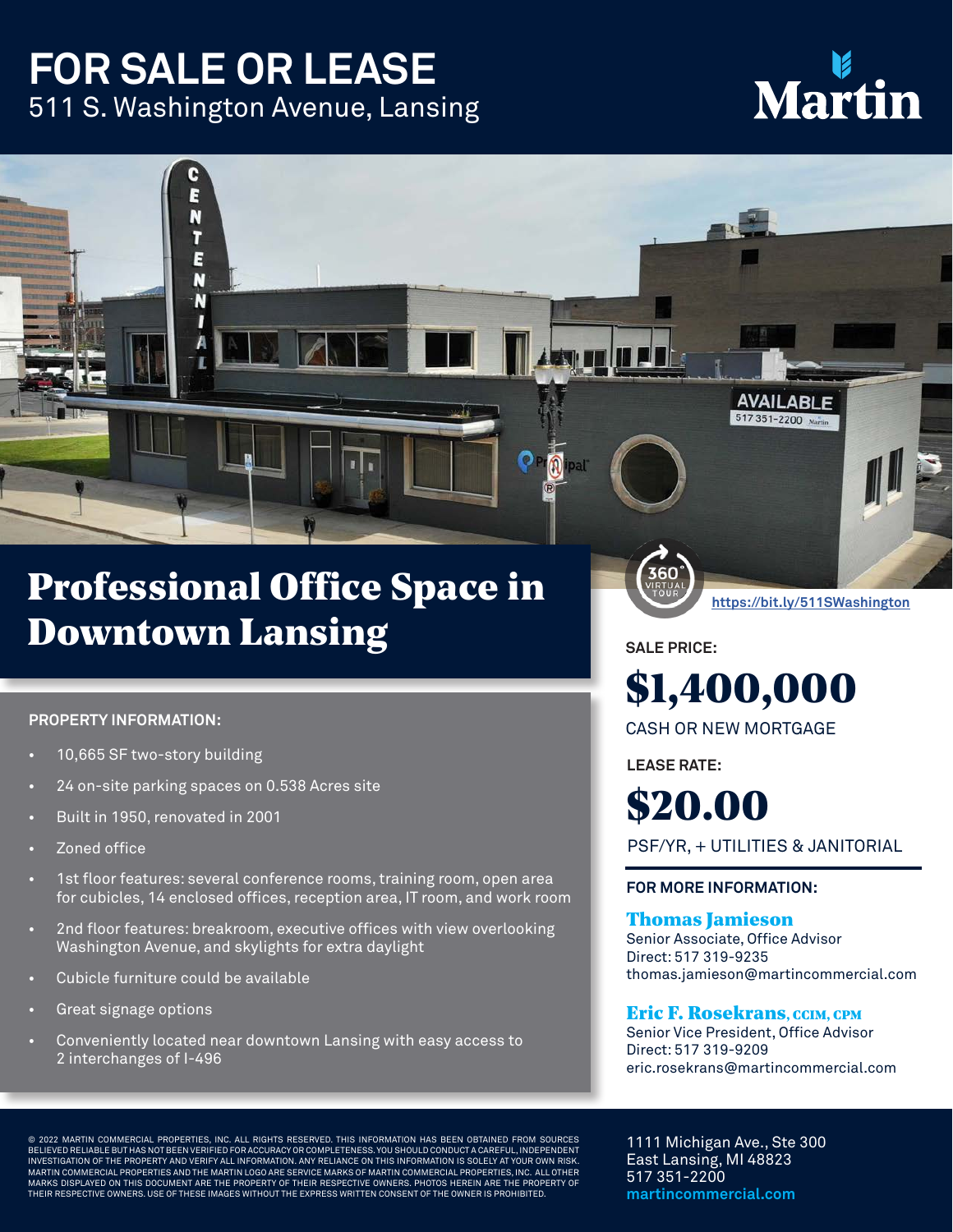

#### **AREA INFORMATION:**

0.3 Mile I-496 Highway Entrance

0.5 Mile State Capitol

0.8 Mile Lansing Community College

3.5 Miles Michigan State University

### Walking Distance

To Restaurants, entertainment and lodging

| <b>ESTIMATED EXPENSE DATA</b>               |               |  |
|---------------------------------------------|---------------|--|
| 2021 Taxes                                  | $$22,610 \pm$ |  |
| <b>Utilities</b>                            | \$34,500      |  |
| Janitorial &<br><b>Building Maintenance</b> | \$21,000      |  |

| <b>TAX DATA</b>    |                        |
|--------------------|------------------------|
| Municipality       | <b>City of Lansing</b> |
| Parcel #           | 33-01-01-16-455-031    |
| 2022 SEV           | \$372,800              |
| 2022 Taxable Value | \$298,033              |
| 2021 Taxes         | $$22,610 \pm$          |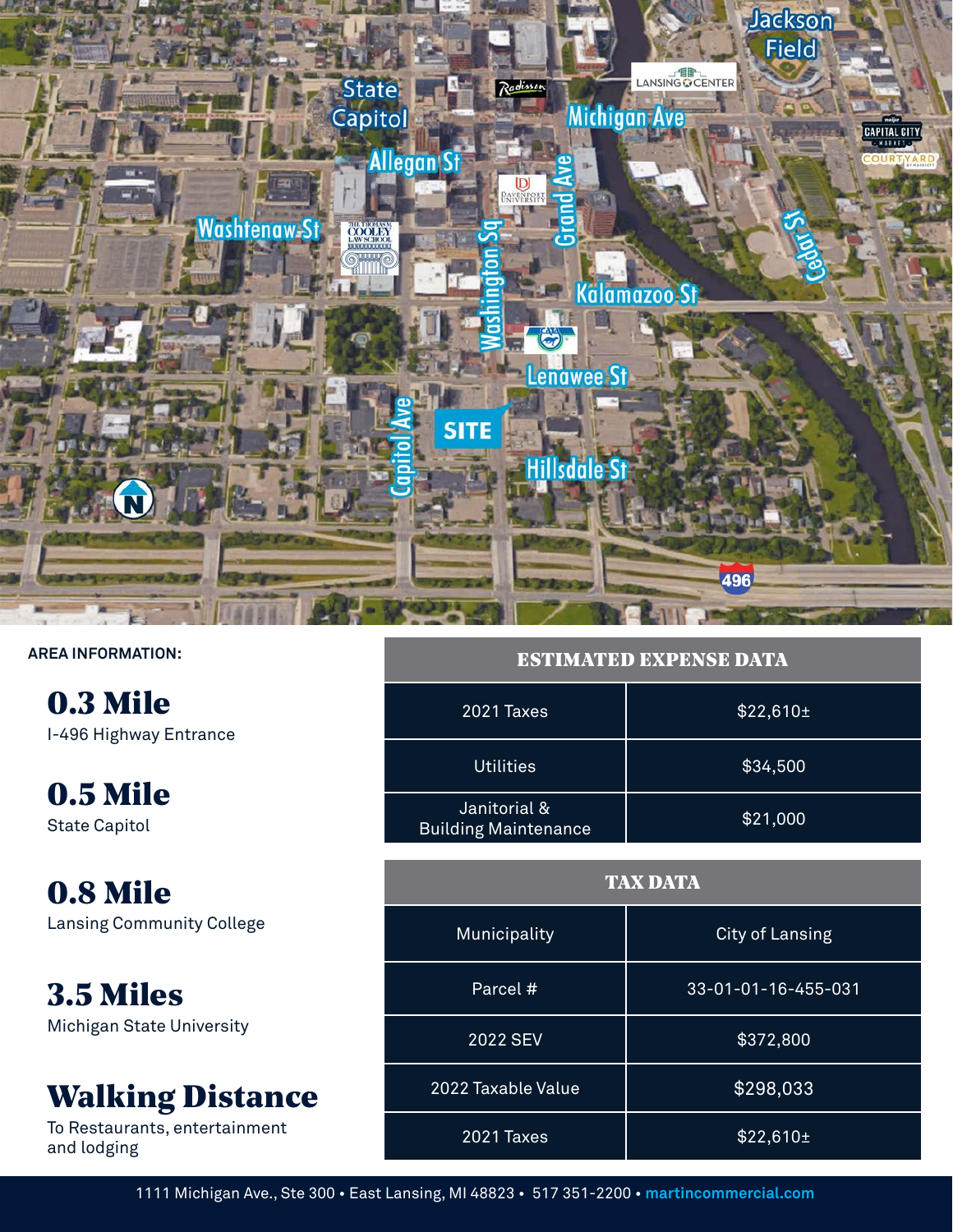